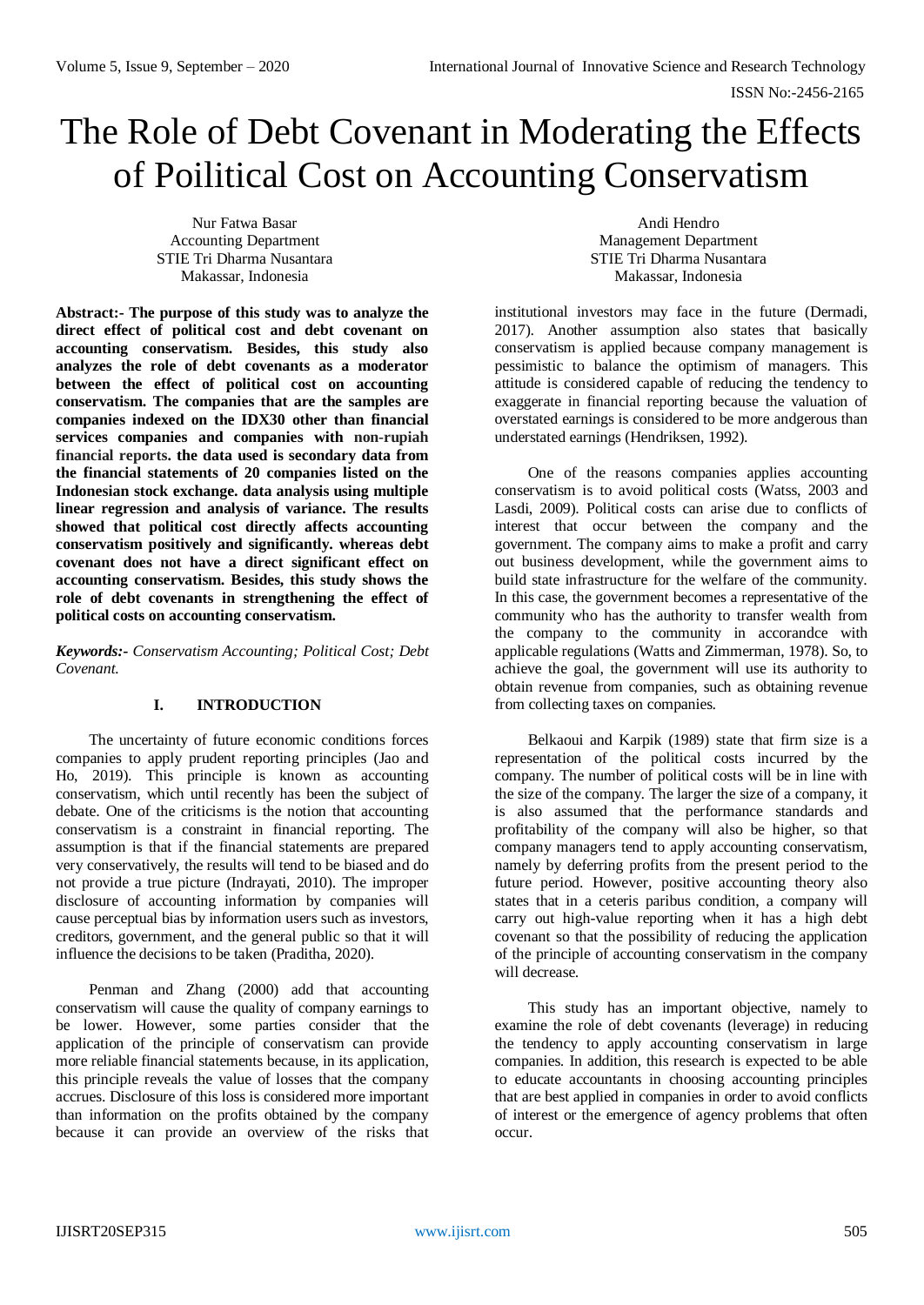# **II. LITERATURE REVIEW AND HYPOTHESIS DEVELOPMENT**

## *A. Accounting Conservatism*

Conservatism in FASB Statement No. 2 is described as a prudent reaction in the face of uncertainty. This is to ensure that the uncertainties and risks that may occur in a business condition have been adequately considered. Watts (2003) states that conservatism is the difference in the level of verification needed to recognize benefits compared to recognizing losses.

Conservatism as the tendency of an accountant to admit good news as beneficial as opposed to admitting bad news as detrimental. In other words, conservatism can be interpreted as a principle of prudence by companies in recognizing advantages compared to losses. Critics of conservatism state that the principle of accounting conservatism will indeed cause company profits and assets to be low at first. However, in the end, the company's profits and assets will be high in the future.

Watts (2003) states that it is the responsibility of managers to present financial reports to stakeholders such as shareholders, creditors, and the board of commissioners. When presenting financial reports, moral hazard can arise as long as the report is still able to provide information to investors about managerial performance. This is because the information will influence investors' decisions in determining the investment to be made and can affect the welfare of managers. This then motivates managers to include bias and noise in the financial statements. Conservatism is also able to limit the opportunistic behavior of managers such as creating distortions in earnings in financial statements. In addition, accounting conservatism can also limit opportunistic payments to managers and other parties such as shareholders.

## *B. Political Cost Hypothesis*

Positive Accounting Theory explains that companies that have high political costs will try to minimize their profits. Scott (2000) states that the greater the political costs that must be incurred by the company, the greater the tendency for managers to choose and apply accounting conservatism procedures that reveal lower than actual earnings. Belkaoui and Karpik (1989) say that political costs are often proxied by firm size. Therefore, the political cost hypothesis is often called the size hypothesis. Company size is used as a proxy for political costs based on the assumption that large companies are more sensitive politically so that their political costs will be greater when compared to small companies.

One of the political costs is a tax which is the obligation of every company in almost all countries in the world. Large companies tend to have large profits so that their tax obligations will be even greater. Therefore, to reduce the obligation to pay taxes, companies will try to carry out accounting conservatism by deferring current period profits and acknowledging them in future periods. So, it can be said that the bigger a company is, the more tendency to apply accounting conservatism (Sumiari and Wirama, 2016). Thus, the hypotheses proposed in this study are:

*H1: Political costs have a positive and significant effect on the application of accounting conservatism.*

# *C. Debt Covenant Hypothesis*

Company funding sources can come from within the company (internal financing) and come from outside the company (external financing). The source of funding from inside the company comes from the owner's capital, while the source of funding from outside the company comes from loans from outside parties, such as banks and other parties. Loans (debt) will provide incentives for owner-managers to take other actions that have the potential to reduce the value of the company, through investment decisions and financing decisions taken (Almilia, 2005). A high level of debt will make the company more careful because it can be a threat to the company's survival. The debt covenant hypothesis can also be called the debt/assets hypothesis because the measurement of the debt agreement hypothesis generally uses the debt to assets ratio. The higher the debt to assets ratio, the lower the application of the company's accounting conservatism, because the financial statements presented tend to be optimistic by revealing more profits and things that can be positive signals for stakeholders.

# *H2: Debt Covenant have a negative and significant effect on the application of accounting conservatism.*

Positive Accounting Theory states that in a ceteris paribus situation, companies that have a high leverage ratio will prefer to use accounting procedures that can replace earnings reporting for future periods to the current period. High earnings reporting will show positive company performance. Therefore, even though the company is large but has a high level of leverage (Debt Covenant), the application of accounting conservatism will decrease (Sumiari and Wiratama, 2016). Thus, the hypotheses proposed in this study are:

*H3: Debt Covenant is able to reduce the effect of firm size on the application of accounting conservatism*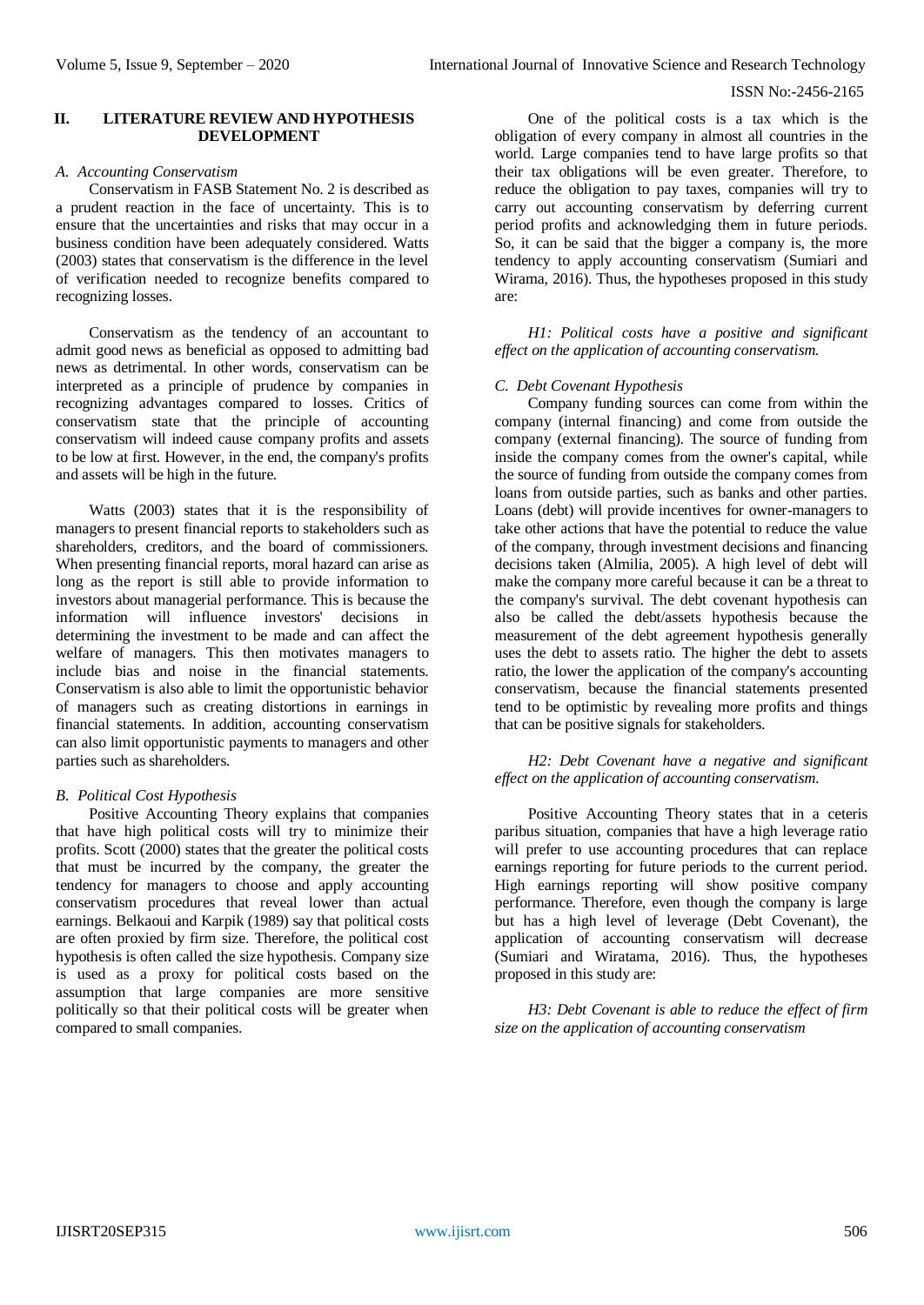#### **III. RESEARCH METHOD**

# *A. Research Design*

The design of this study is a quantitative study using secondary data from company financial reports. The samples used in this study are companies listed on the Indonesia Stock Exchange and indexed by IDX30 (except for financial service companies). The observation period is a 6-year accounting period, namely the 2014-2019 period. *B. Operational Definition and Variabel Measurement*

The dependent variable (bound) in this study is Accounting Conservatism. Conservatism is an accounting principle that deals with future economic uncertainty by reporting earnings by slowing down revenue recognition and accelerating the recognition of costs (Givoly and Hayn, 2000). The greater the total negative accruals, the more conservative the accounting applied by the company will be. Conversely, the more positive the accrual value of the company indicates that there is optimism in the company's financial statements. Measurement of the conservatism variable refers to the research of Givoly et al. (2010) where researchers divide the value of conservatism by total assets, with the following formula:

$$
CONNACC = \frac{NIO - CFO}{TA}
$$

CONACC: Earnings conservatism NIO: Net income before extraordinary items plus depreciation and amortization CFO: Total net cash flows from operating activities

TA: Total assets

The result of the calculation will be multiplied by negative one (-1) to ensure that a positive value indicates higher conservatism (Jao and Ho, 2019).

The independent variable (free) used in this study is the company's political costs. political costs are proxied as firm size. The size of the company is a representation of the number of political costs that are likely to be borne by the company. The larger the size of the company, the greater the political costs borne by the company. The size of the company in this study uses the value of Total Asset which is legalized in natural form:

*PC = LnTA* PC: Political cost TA: Total assets

The moderating variable in this study uses the amount of leverage or debt covenant owned by the company. The leverage ratio used is the ratio of debt to total assets owned by the company (Jao and Gagalung, 2011).

$$
DAR = \frac{TD}{TA}
$$

DAR : Debt to asset ratio (Debt Covenant) TD : Total debt TA : Total assets

## *C. Data Analysis Method*

This study uses multiple regression analysis methods, namely an analysis of the relationship between one variable and two or more independent variables. Relationship between Political Cost Variables and Debt Covenant on Accounting Conservatism. The regression equation is as follows:

*Y= α + β1X<sup>1</sup> + ε .......................................... (1) Y= α + β1X<sup>1</sup> + β2X<sup>2</sup> + ε ............................ (2)*  $Y = \alpha + \beta_1 X_1 + \beta_2 X_2 + \beta_3 X_1^* X_2 + \varepsilon$  ......... (3)

Y : Accounting conservatism α : constant β1–β<sup>3</sup> : coefficient  $X_1$ : Political cost  $X_2$ : Debt covenant  $\varepsilon$ : Error

## **IV. RESULT AND DISCUSSION**

*A. Data Characteristics*

| Amount  |
|---------|
| 30      |
| $\circ$ |
| (5)     |
| 20      |
|         |
|         |
|         |

Table 1:- Data used

Table 1 shows that the data used in this study were 120 data obtained from a population of 30 companies. Based on the predetermined criteria, the number of companies that became the sample was 20 companies. The accounting data period used is 6 years.

#### *B. Statistic Descriptive*

|                       | <b>CONNACC</b> | PC.    | DAR    | PC*DAR   |
|-----------------------|----------------|--------|--------|----------|
| N                     | 120            | 120    | 120    | 120      |
| Mean                  | 0.054          | 24.073 | 43.145 | 1033.999 |
| <b>Std. Deviation</b> | 0.721          | 1.233  | 16.460 | 384.429  |
| Minimum               | $-2.442$       | 21.808 | 3.600  | 97.951   |
| Maximum               | 2.197          | 27.125 | 84.000 | 1965.476 |

Table 2:- Statistic Descriptive

Based on table 2, it is shown that the mean and standard deviation values for accounting conservatism, political cost, debt covenant, and moderating role are 0,054 and 0,721; 24,073 and 1,233; 43,145 and 16,460; 1033,999 and 384,429 respectively. Meanwhile, the minimum value for accounting conservatism is -2,442 and a maximum of 2,197. The minimum value for the political cost is 21.808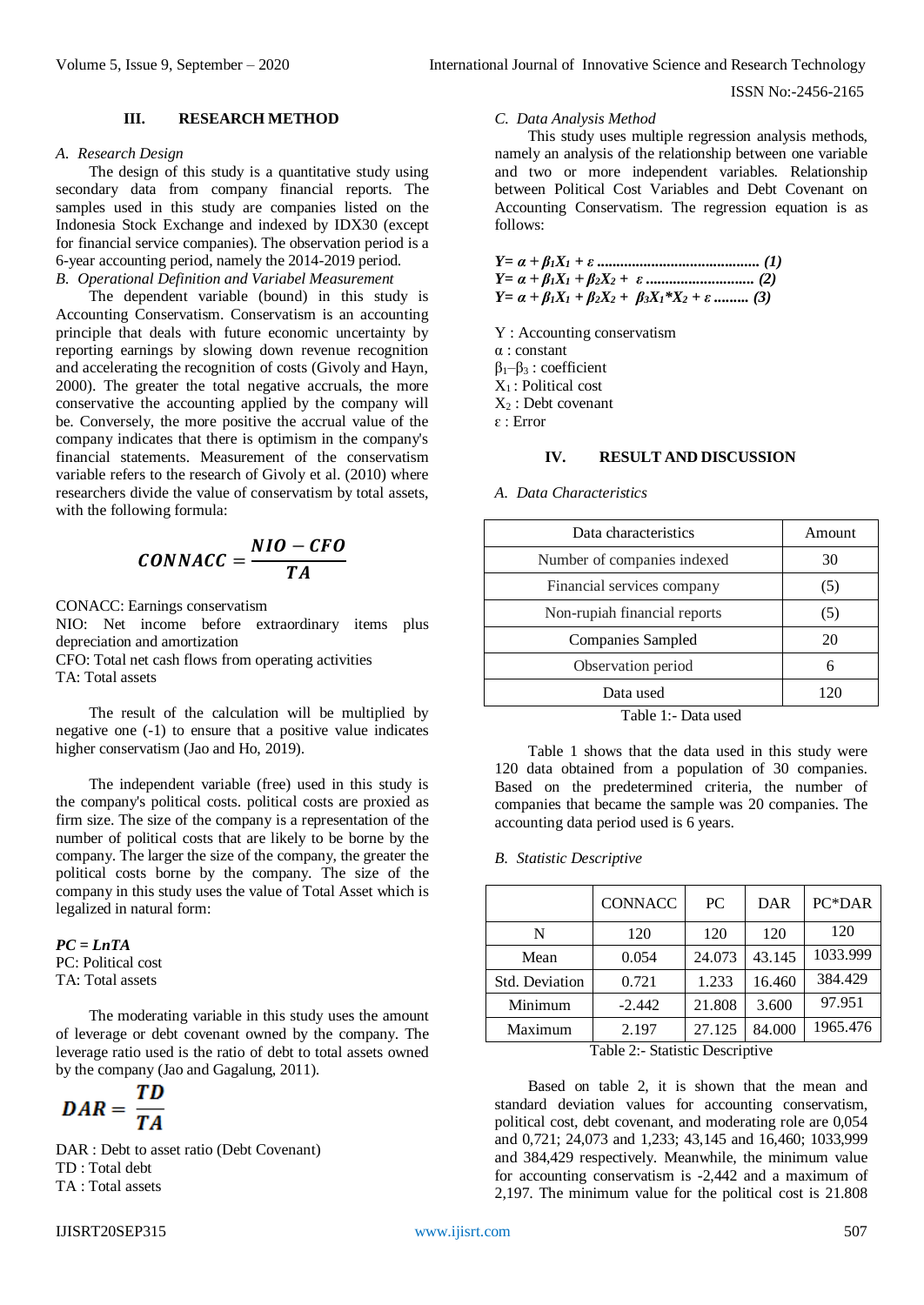and the maximum is 27.125. For the debt covenant value, the minimum value is 3,600 and the maximum is 84,000. And the moderation relationship has a minimum value of 97,951 and a maximum of 1965,476.

#### *C. Test of Direct effect*

Hypothesis testing is done by multiple regression tests. The hypothesis is carried out to test the effect of factors such as political costs and debt covenants on the occurrence of accounting conservatism in companies based on some secondary data obtained during the 6 year accounting period. The results of regression testing can be shown in the table below.

| $R = 0.494$       | $R$ Square $=$<br>0.244 | Adjusted R Square $=$<br>0.231 |
|-------------------|-------------------------|--------------------------------|
|                   | $F = 18,909$            | $P-Value = 0,000$              |
| $\alpha = -6,776$ | $\beta$ 1 = 0,286       | $\beta$ 2 = -0,001             |
| $t(X_1) = 5,908$  |                         | $P-Value = 0,000$              |
|                   | $t(X_2) = -0.275$       | $P-Value = 0,784$              |

Table 3:- Regression Test

Table 3 shows the results of multiple regression testing about the direct effect between variables. Based on the regression results, it is shown that the effect of political cost and debt covenant as independent variables on accounting conservatism as the dependent variable is 23.1%, while the remaining 76.9% is influenced by other factors that are not included in the research model. Besides, the results of the simultaneous test (F-test) show the number 18,909 with a Pvalue of 0,000, which means that the two independent variables jointly affect the dependent variable positively and significantly.

In the partial test (t-test), the constant value ( $\alpha$ ) is -6.776. Besides, the value of  $\beta_1 = 0.286$ ; t  $(X_1) = 5.908$ ; P-Value  $= 0,000 < 0,050$  is obtained, which means that the political cost variable has a positive and significant effect on accounting conservatism. An increase in the political cost value of Rp. 1.00 will increase accounting conservatism by Rp. 0.286. Thus, the first hypothesis is supported by the results of this study.

On the other hand, variable debt covenant  $(X_2)$  is known to have a negative but insignificant effect on accounting conservatism. This is indicated by the value of  $\beta$ 2 = -0,001; t (X<sub>2</sub>) = -0,275; P-Value = 0,784 > 0,050. This result means that a decrease in the value of debt covenants will increase accounting conservatism, but not significantly. Thus it can be concluded that the second hypothesis in the study is not in line with the research results.

## *D. Test of Moderating Effect*

In addition to testing the direct effect of debt covenants on accounting conservatism, this study also examines the role of debt covenants as a moderator between political cost and accounting conservatism. Tests were carried out with Analysis of Variance (ANOVA) as in tables 4 and 5 below.

| R     | Square | Adjusted R<br>Square | Std.<br>Error |        | Sig.  |
|-------|--------|----------------------|---------------|--------|-------|
| 0.494 | 244    |                      | 0.629         | 38,040 | ი იიი |

Table 4:- ANOVA test

Table 4 shows that the significant direct effect of political cost on accounting conservatism is 23.7%. Meanwhile, the effect of political cost on accounting conservatism moderated by debt covenants is 24.2% with a significance value of  $0.000 < 5\%$  as shown in Table 5 below.

| Е | Square | Adjusted $R$ Std.<br>Square | Error |        | Sig.  |
|---|--------|-----------------------------|-------|--------|-------|
|   | 0.262  | 0,242                       | 0.628 | 13.694 | 0.000 |

Table 5:- ANOVA test (change statistics)

These results indicate a positive change in the value of Adjusted R Square from 0.237 to 0.242 with a p-value of 0.000, which means that debt covenants play a role in strengthening the effect of political cost on accounting conservatism. Thus, increasing the value of the debt covenant actually strengthens the effect of the political cost in affecting accounting conservatism. So that the third hypothesis in this study is refuted.

#### *E. Discussions*

# *The effect of Political Cost on Accounting Conservatism*

The results showed that political cost which is proxied by company size can increase the value of accounting conservatism. Then the larger the size of the company, which means it has high political costs, the company has a tendency to disclose profits conservatively. Watss and Zimmerman (1990) argue that the political cost hypothesis can predict that large companies are more sensitive to political costs. This is related to the encouragement of the government, which is the policymaker in the country concerned, for payment of political fees. So to reduce the payment of these political costs the company conservatively conducts financial reporting.

Scott (2007) also states that if companies face increasing political costs, the more likely managers are to elect accounting procedures that reduce the value of earnings or conservative. This research is in line with Sari and Adhariani (2009); Sumiari and Wirama (2016).

## *The effect of Debt Covenant on Accounting Conservatism*

Debt Covenant Hypothesis, in circumstances ceteris paribus a company that has a high leverage ratio are likely to choose accounting procedures that shift reporting future period earnings to the current period, so the leverage ratio will be tends to decrease. To obtain debt, the company must fulfill conditions are given by creditors such as maintaining financial ratios company. If the company cannot meet the requirements given by the creditor, the company will be subject to a penalty or will are hampered in increasing their loans (Sumiari and Wirama, 2016).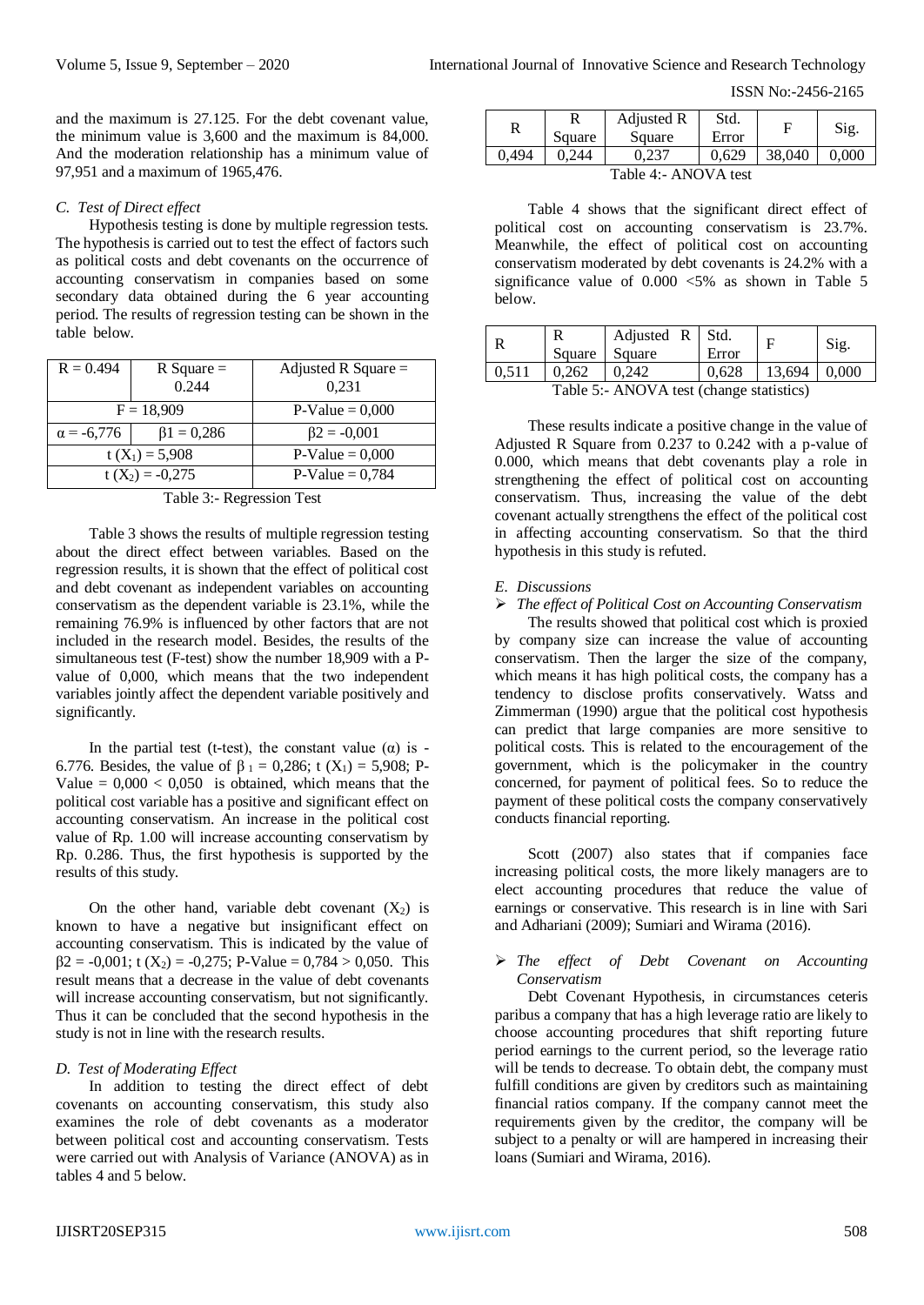Accounts payable will provide an incentive for ownermanagers to do other actions that can reduce the value of the company, through investment decisions and funding decisions (Almilia, 2005). A high level of debt will make the company more careful because high levels of debt can be a threat to survival corporate life.

These results are supported by research by Sari and Adhariani (2009). shows that the greater the leverage ratio used to measure debt covenant, the greater also the possibility the company will use procedures that increase reported earnings current period or financial statements are presented tend not to be conservative (optimistic).

## *The role of Debt Covenant as Moderator*

The results of the analysis of the role of the debt covenant as a moderating variable for the effect of political cost on accounting conservatism explain that the size of the debt contract agreement will increase accounting conservatism in large companies. In other words, companies that have large political costs and large debt covenants will increase the likelihood of implementing accounting conservatism. Large companies that have large debts tend to be more careful in disclosing financial information (Sumiari and Wirama, 2016).

However, the role of debt covenants is not proven to be a significant factor in strengthening the relationship between political cost and accounting conservatism. These results are in line with the discussion about the causes of debt covenants not significantly affecting the implementation of accounting conservatism directly. The company's debt covenant tends to be low when compared to the implementation of accounting conservatism so that its role, both direct influence, and moderation, does not show significant results.

# **V. CONCLUSION, LIMITATION AND SUGGESTION**

The results of this study indicate the influence of political cost on the implementation of accounting conservatism in companies. This finding indicates that the bigger a company is, the greater the level of prudence in disclosing financial information, especially concerning earnings announcements. Besides, this study also found that debt covenants did not have a direct significant effect on accounting conservatism or their role as a moderating effect on political cost on accounting conservatism. These findings indicate that the level of debt owed by the company does not affect the company's prudence in disclosing financial information. The results of this study can be taken into consideration for investors in the process of fundamental analysis in which large asset ownership by the company reflects large accounting conservatism.

Apart from the findings in this study, there are several limitations in this study, namely the types of companies being sampled are not from the same industry but based on indexation. Future research is expected to pay more attention to determining sample criteria. Furthermore, the

factors used in this study were only limited to political costs and debt covenants. Thus, future researchers are expected to consider other factors that may have a more significant effect on accounting conservatism.

#### **ACKNOWLEDGE**

Thanks to KEMENRISTEK-BRIN for this research and LLDIKTI for facilitating the process of submitting this research.

#### **REFERENCES**

- [1]. Almilia, L. S. (2005). Pengujian Size Hypothesis and Debt/Equity Hypothesis yang Mempengaruhi Tingkat Konservatisme Laporan Keuangan Perusahaan dengan Teknik Analisa Multinominal Logit.Jurnal Bisnis Akuntansi: 4-10.
- [2]. Belkaoui, A and Karpik, P.G. (1989). Determinant of The Corporate Decision To Disclose Social Information. Accounting, Auditing & Accountability Journal, Vol. 2, No.1: 36-51.
- [3]. Dermadi, K. (2017). Pengaruh Kepemilikan Institusional Terhadap Konservatisme Akuntansi (Studi Empiris pada Perusahaan Manufaktur yang Terdaftar di Bursa Efek Indonesia Tahun 2013-2015). Skripsi. Universitas Lampung.
- [4]. Givoly, D. and Hayn, C. (2000). The Changing Time-Series Properties of Earnings, Cash Flows and Accruals: Has Financial Reporting Become More Conservative? Journal of Accounting and Economics, 29(3), 287-320.
- [5]. Givoly, D., Hayn, C. K., & Katz, S. P. (2010). Does Public Ownership of Equity Improve Earnings Quality? The Accounting Review, 85(1), 195- 225
- [6]. Hendriksen E and M. Van Breda. (1992). Accounting Theory, 5th edition. Richard D.Irwin
- [7]. Indrayati, M. R. (2010). Pengaruh Karakteristik Dewan Komisaris Terhadap Tingkat Konservatisme Akuntansi. Skripsi. Universitas Diponegoro.
- [8]. Jao, R and D. Ho. (2019). Pengaruh Struktur Kepemilikan And Debt Covenant Terhadap Konservatisme Akuntansi . Jurnal Riset Akuntansi Jambi Vol. 2 No. 1 Hal. 1-13.
- [9]. Jao, R., & Pagalung, G. (2011). Corporate Governance, Ukuran Perusahaan, and Leverage Terhadap Manajemen Laba Perusahaan Manufaktur Indonesia. Jurnal Akuntansi And Auditing, 8(1), 43- 54
- [10]. Lasdi, L. (2009). Pengujian Determinan Konservatisma Akuntansi. Jurnal Akuntansi Kontemporer, 1(1).
- [11]. Penman, S and Zhang. (2002). Accounting Conservatism, The Quality of Earnings and Stock Returns. The Accounting Review 77(2): 237-264.
- [12]. Praditha, Riza, Haliah, A.H. Habbe, Y. Rura, and A.I. Anwar. (2020). Accounting information disclosure : Single versus Multiple Benchmark. Hasanuddin Economics and Business Review Vol. 4 No. 1. <http://dx.doi.org/10.26487/hebr.v4i1.2352>